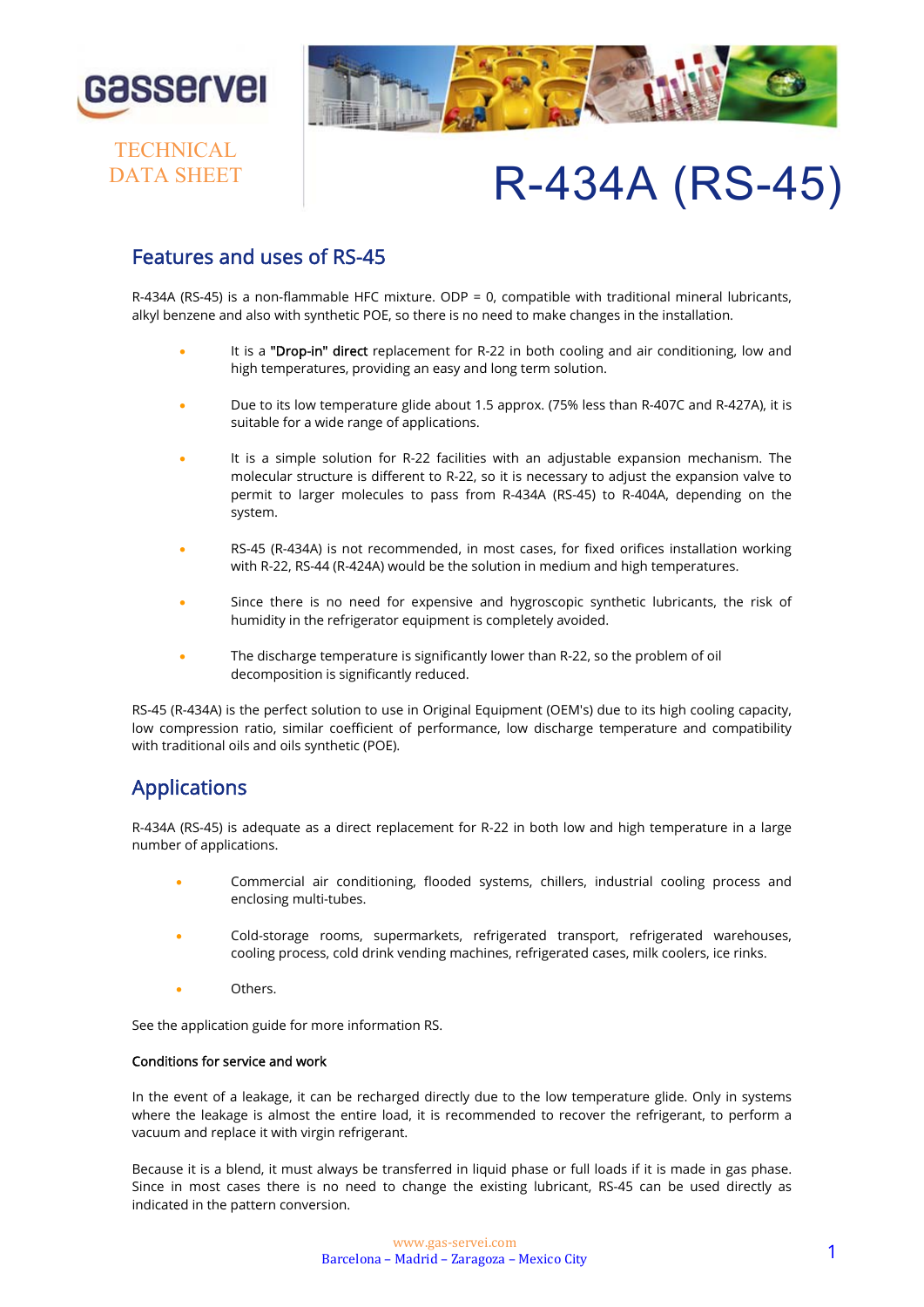

# Lubricants

RS-45 is compatible with mineral and alkyl benzene oils used with R-22 systems, and polyester lubricants. Despite there is no need to change the lubricant in most cases, it is advisable to follow the directions in relation to the viscosity and lubrication qualities of compressor manufacturers. However, in systems with an extensive and complex piping configuration, or in large volume liquid containers or working with very low temperatures, it may be necessary to add a part of POE.

### Environmental data

None of the RS-45 components contains chlorine, so that the product has ODP = 0 (ability to deplete the ozone layer).

# **Security**

R-434A (RS-45) is not toxic or flammable, high security. It belongs to the security classification A1 / group L1.

# Material compatibility

R-434A (RS-45) is compatible with all materials commonly used in refrigeration systems which have previously worked with R-22.

In general, materials compatible with R-22 can be used with RS-45. You should check with your computer manufacturer for the equipment adaptation and compatibility of materials. In older facilities that have been operating with R-22, it may be necessary to replace some joints due to the different composition of the RS-45, containing HFC's.

# Pressure and Temperature Tables

The tables of refrigerant temperature pressure and graphs indicate both bubble liquid point and the dew point of steam.

Bubble temperature: The temperature at which the liquid refrigerant begins to vaporize at given pressure. Below this temperature the refrigerant liquid is sub-cooled.

Vapour dew point: This is the temperature at which the refrigerant vapour begins to condense at the given pressure. Above this temperature, the refrigerant vapour is considered in superheated state.

Superheated vapour: To determine evaporator superheat, measure temperature and pressure line suction in evaporator outlet piping. Using P / T tables you can determine pressure dew point, with pressure measured in suction. Subtract to the dew point current temperature and this difference is the evaporator superheat.

Sub-cooling in cooling liquid: In order to determine the sub-cooling value in the condenser, measure temperature condenser outlet pipe and measure pressure condenser outlet of the same pipe. Using table Pressure / Temperature to determine bubble point of fluid from condenser. Subtract measured temperature from boiling point determined and this difference is sub cooling of condenser refrigerant liquid.

Note: With the range of refrigerants RS, the average of evaporating and condensing temperatures will be the midpoint between bubble and dew temperature.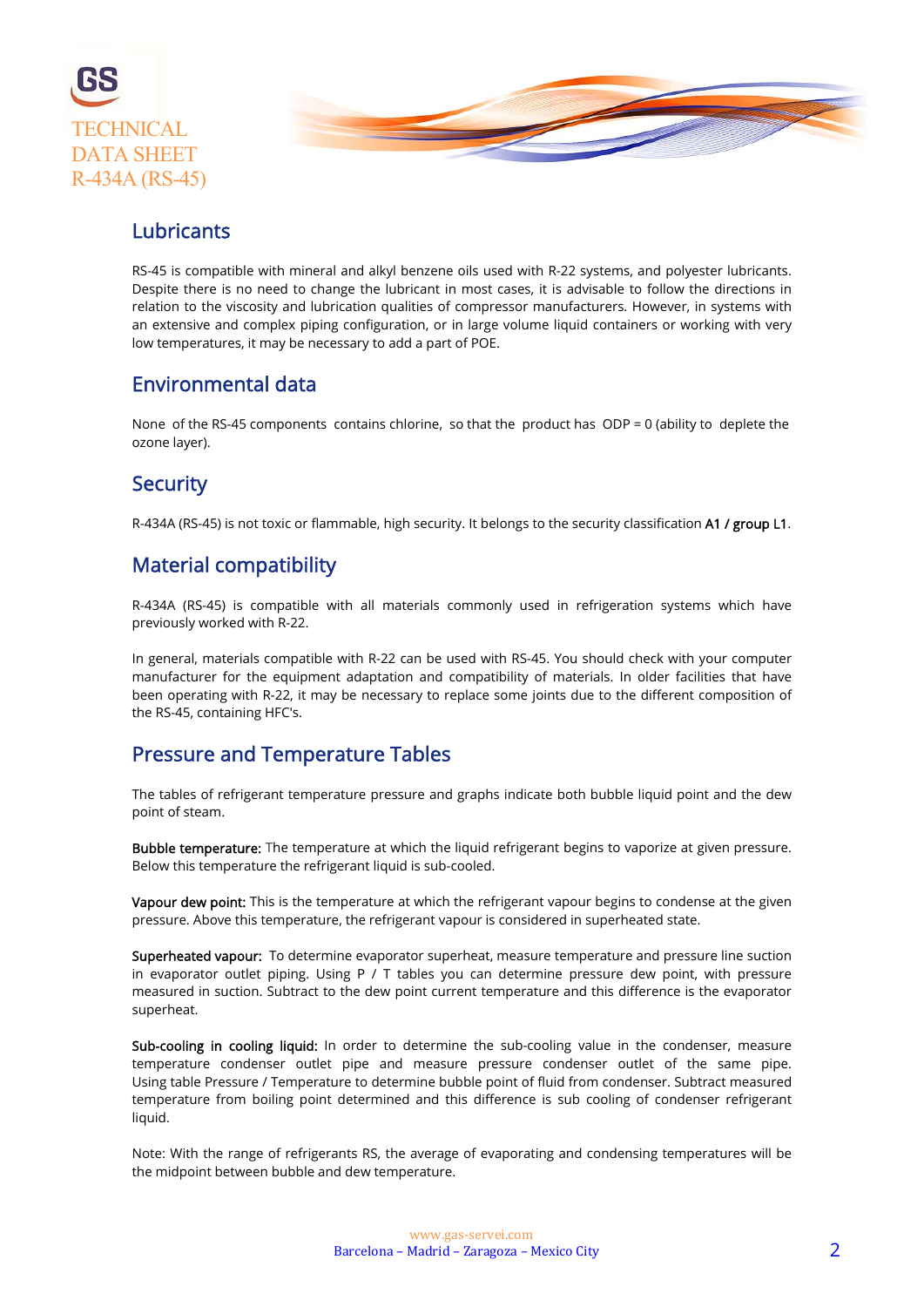



# Components :

| <b>Chemical Name</b>                | % By weight | CAS N°   | <b>ECN</b> ° |
|-------------------------------------|-------------|----------|--------------|
| Pentafluoroethane (R-125)           | 63.2        | 354-33-6 | 206-557-8    |
| 1,1,1-Trifluroethane (R-143a)       | 18.0        | 420-46-2 | 206-996-5    |
| 1,1,1,2- Tetrafluoroethane (R-134a) | 16.0        | 811-97-2 | 212-377-0    |
| Iso-butane (R-600a)                 | 2.8         | 75-28-5  | 200-857-2    |

# Physical properties:

| <b>PHYSICAL PROPERTIES:</b>                 | <b>UNITS</b>         | R-434A (RS-45) | $R-22$         |
|---------------------------------------------|----------------------|----------------|----------------|
| Molecular weight                            | (kg/kmol)            | 105,30         | 86,5           |
| Boiling point (1 atm.)                      | $(^{\circ}C)$        | $-44,9$ (1)    | $-40,8$        |
| Critical temperature                        | $(^{\circ}C)$        | 77,8           | 96,10          |
| Critical pressure                           | (bar a)              | 39,3           | 49,9           |
| Liquid Density at 25 °C                     | (kg/m <sup>3</sup> ) | 1096           | 1191           |
| Saturated vapour density at 25 °C           | (kg/m <sup>3</sup> ) | 53,1           | 44,2           |
| Specific heat of liquid at 25 °C            | $(k]/kg^oC)$         | 1,50           | 1,26           |
| Specific heat steam at 25 ° C and 1 atm     | (kJ/kg°C)            | 1,11           | 1,18           |
| Steam Pressure 25 °C                        | (bar a)              | 11,8 $_{(1)}$  | 10,44          |
| Latent heat of vaporization                 | $(k]/kg^oC)$         | 190 $(1)$      | 234            |
| Slip temp.                                  | $(^{\circ}C)$        | Aprox. 1,5     | $\Omega$       |
| Flammability in air at 1 atm                | %vol.                | <b>No</b>      | N <sub>o</sub> |
| <b>ODP</b>                                  |                      | 0              | 0,055          |
| <b>GWP</b>                                  |                      | 3245*          | 1810           |
| Inhalation exposure (8h/day and 40 h / week | (ppm)                | 1000           | 1000           |

(1) Bubble point

\* According to IPPCC-AR4/CIE (Fourth Assessment Report of the Intergovernmental Panel on Climate Change) -2007.

# Remember to consult guidelines for R- 434A (RS-45) conversion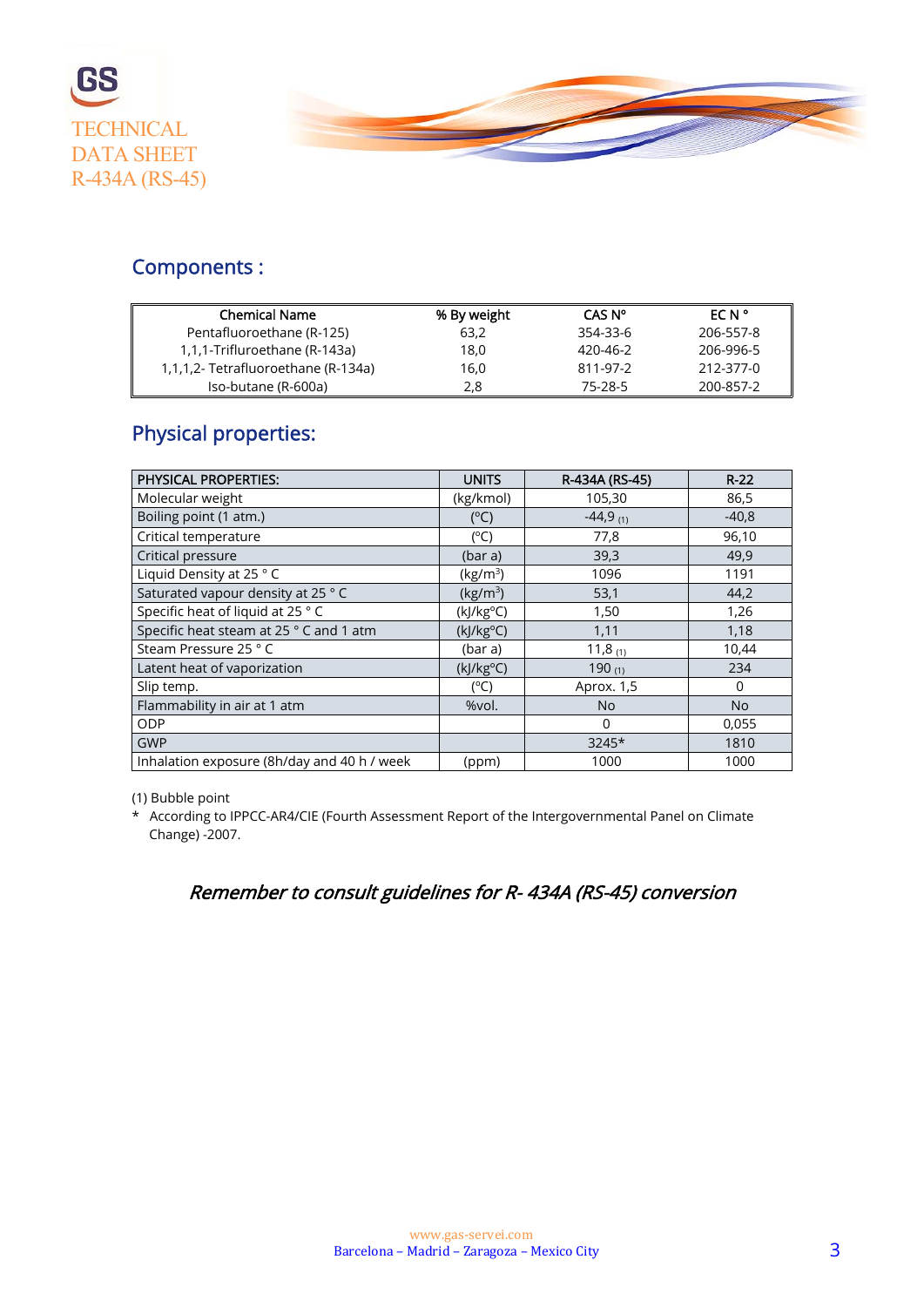



# Mollier Diagram

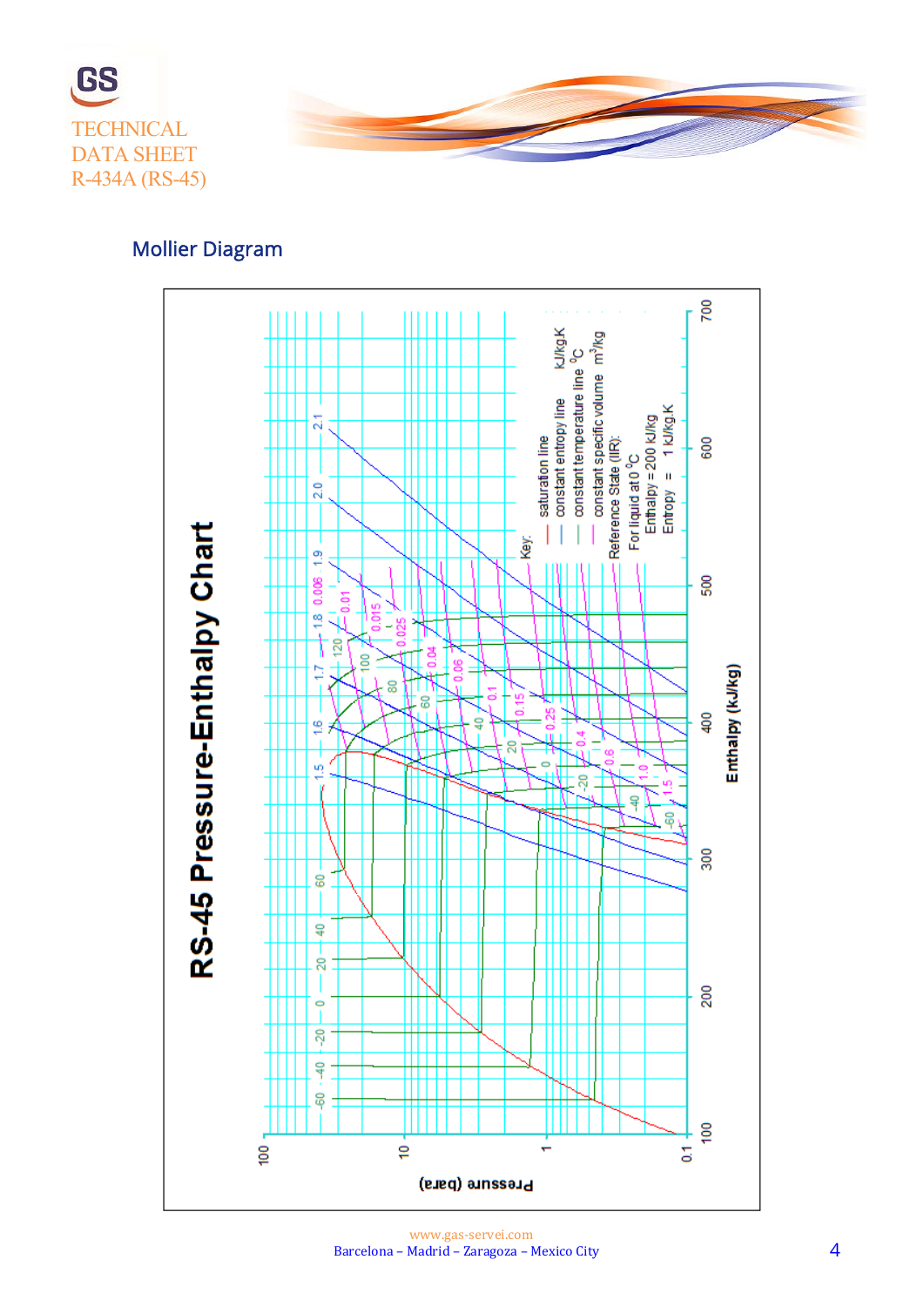



# R-434A (RS-45) Saturation Properties Absolute

| т<br>[°C]      | Pressure<br>Liquid<br>[bar] | Pressure<br>Vapour<br>[bar] | <b>Density</b><br>Liquid<br>[ $kg/m3$ ] | <b>Density</b><br>Vapour<br>[ $kg/m3$ ] | Volume<br>Liquid<br>litre/kg | Volume<br>Vapour<br>litre/kg | Enthalpy<br>Liquid<br>[k]/kg] | Enthalpy<br>Vapour<br>[k]/kg] | <b>Entropy Entropy</b><br>Liquid<br>[kJ/K·kg] [kJ/K·kg] | Vapour |
|----------------|-----------------------------|-----------------------------|-----------------------------------------|-----------------------------------------|------------------------------|------------------------------|-------------------------------|-------------------------------|---------------------------------------------------------|--------|
| $-60$          | 0.45747                     | 0.38584                     | 1401.9                                  | 2.344                                   | 0.713                        | 426.560                      | 124.71                        | 323.64                        | 0.6912                                                  | 1.6324 |
| $-58$          | 0.51108                     | 0.43338                     | 1396.0                                  | 2.614                                   | 0.716                        | 382.600                      | 127.07                        | 324.88                        | 0.7023                                                  | 1.6293 |
| $-56$          | 0.56961                     | 0.48550                     | 1389.9                                  | 2.907                                   | 0.719                        | 343.990                      | 129.45                        | 326.13                        | 0.7132                                                  | 1.6263 |
| $-54$          | 0.63336                     | 0.54251                     | 1383.9                                  | 3.226                                   | 0.723                        | 310.000                      | 131.83                        | 327.37                        | 0.7241                                                  | 1.6235 |
| $-52$          | 0.70268                     | 0.60474                     | 1377.8                                  | 3.571                                   | 0.726                        | 280.000                      | 134.22                        | 328.61                        | 0.7350                                                  | 1.6208 |
| $-50$          | 0.77788                     | 0.67253                     | 1371.7                                  | 3.946                                   | 0.729                        | 253.440                      | 136.62                        | 329.85                        | 0.7458                                                  | 1.6183 |
| $-48$          | 0.85932                     | 0.74620                     | 1365.6                                  | 4.350                                   | 0.732                        | 229.890                      | 139.03                        | 331.09                        | 0.7565                                                  | 1.6158 |
| $-46$          | 0.94736                     | 0.82611                     | 1359.4                                  | 4.786                                   | 0.736                        | 208.930                      | 141.45                        | 332.33                        | 0.7671                                                  | 1.6136 |
| -44            | 1.0423                      | 0.91263                     | 1353.1                                  | 5.256                                   | 0.739                        | 190.260                      | 143.87                        | 333.56                        | 0.7777                                                  | 1.6114 |
| $-42$          | 1.1446                      | 1.0061                      | 1346.9                                  | 5.761                                   | 0.742                        | 173.570                      | 146.31                        | 334.79                        | 0.7883                                                  | 1.6094 |
| $-40$          | 1.2547                      | 1.1070                      | 1340.6                                  | 6.304                                   | 0.746                        | 158.630                      | 148.75                        | 336.02                        | 0.7988                                                  | 1.6075 |
| $-38$          | 1.3728                      | 1.2156                      | 1334.2                                  | 6.886                                   | 0.750                        | 145.230                      | 151.21                        | 337.24                        | 0.8092                                                  | 1.6057 |
| $-36$          | 1.4994                      | 1.3323                      | 1327.8                                  | 7.509                                   | 0.753                        | 133.180                      | 153.67                        | 338.46                        | 0.8196                                                  | 1.6039 |
| $-34$          | 1.6349                      | 1.4576                      | 1321.4                                  | 8.175                                   | 0.757                        | 122.330                      | 156.15                        | 339.67                        | 0.8300                                                  | 1.6023 |
| $-32$          | 1.7797                      | 1.5919                      | 1314.9                                  | 8.886                                   | 0.761                        | 112.530                      | 158.63                        | 340.89                        | 0.8403                                                  | 1.6008 |
| $-30$          | 1.9342                      | 1.7355                      | 1308.3                                  | 9.646                                   | 0.764                        | 103.670                      | 161.13                        | 342.09                        | 0.8505                                                  | 1.5994 |
| $-28$          | 2.0989                      | 1.8890                      | 1301.7                                  | 10.46                                   | 0.768                        | 95.650                       | 163.63                        | 343.29                        | 0.8607                                                  | 1.5980 |
| $-26$          | 2.2741                      | 2.0528                      | 1295.0                                  | 11.32                                   | 0.772                        | 88.368                       | 166.15                        | 344.48                        | 0.8709                                                  | 1.5968 |
| $-24$          | 2.4604                      | 2.2272                      | 1288.3                                  | 12.23                                   | 0.776                        | 81.749                       | 168.68                        | 345.67                        | 0.8810                                                  | 1.5956 |
| $-22$          | 2.6582                      | 2.4129                      | 1281.6                                  | 13.21                                   | 0.780                        | 75.722                       | 171.22                        | 346.85                        | 0.8911                                                  | 1.5945 |
| $-20$          | 2.8679                      | 2.6101                      | 1274.7                                  | 14.24                                   | 0.784                        | 70.225                       | 173.77                        | 348.03                        | 0.9012                                                  | 1.5934 |
| $-18$          | 3.0900                      | 2.8195                      | 1267.8                                  | 15.34                                   | 0.789                        | 65.204                       | 176.33                        | 349.19                        | 0.9112                                                  | 1.5924 |
| $-16$          | 3.3250                      | 3.0415                      | 1260.8                                  | 16.50                                   | 0.793                        | 60.610                       | 178.91                        | 350.35                        | 0.9212                                                  | 1.5915 |
| $-14$          | 3.5733                      | 3.2765                      | 1253.8                                  | 17.73                                   | 0.798                        | 56.401                       | 181.50                        | 351.50                        | 0.9311                                                  | 1.5907 |
| -12            | 3.8355                      | 3.5251                      | 1246.7                                  | 19.03                                   | 0.802                        | 52.539                       | 184.10                        | 352.64                        | 0.9411                                                  | 1.5898 |
| $-10$          | 4.1119                      | 3.7878                      | 1239.5                                  | 20.41                                   | 0.807                        | 48.991                       | 186.71                        | 353.78                        | 0.9509                                                  | 1.5891 |
| -8             | 4.4031                      | 4.0650                      | 1232.2                                  | 21.87                                   | 0.812                        | 45.726                       | 189.34                        | 354.90                        | 0.9608                                                  | 1.5884 |
| $-6$           | 4.7097                      | 4.3573                      | 1224.8                                  | 23.41                                   | 0.816                        | 42.717                       | 191.98                        | 356.01                        | 0.9706                                                  | 1.5877 |
| -4             | 5.0320                      | 4.6653                      | 1217.4                                  | 25.04                                   | 0.821                        | 39.942                       | 194.64                        | 357.11                        | 0.9805                                                  | 1.5871 |
| $-2$           | 5.3706                      | 4.9893                      | 1209.9                                  | 26.75                                   | 0.827                        | 37.378                       | 197.31                        | 358.20                        | 0.9902                                                  | 1.5864 |
| 0              | 5.7261                      | 5.3301                      | 1202.2                                  | 28.57                                   | 0.832                        | 35.006                       | 200.00                        | 359.28                        | 1.0000                                                  | 1.5859 |
| $\overline{2}$ | 6.0989                      | 5.6880                      | 1194.5                                  | 30.48                                   | 0.837                        | 32.810                       | 202.70                        | 360.35                        | 1.0097                                                  | 1.5853 |
| 4              | 6.4896                      | 6.0637                      | 1186.6                                  | 32.50                                   | 0.843                        | 30.773                       | 205.42                        | 361.40                        | 1.0195                                                  | 1.5848 |
| 6              | 6.8988                      | 6.4578                      | 1178.7                                  | 34.62                                   | 0.848                        | 28.883                       | 208.16                        | 362.43                        | 1.0292                                                  | 1.5843 |
| 8              | 7.3268                      | 6.8707                      | 1170.6                                  | 36.87                                   | 0.854                        | 27.126                       | 210.91                        | 363.45                        | 1.0389                                                  | 1.5838 |
| 10             | 7.7745                      | 7.3032                      | 1162.4                                  | 39.23                                   | 0.860                        | 25.491                       | 213.69                        | 364.46                        | 1.0486                                                  | 1.5834 |
| 12             | 8.2421                      | 7.7557                      | 1154.0                                  | 41.72                                   | 0.867                        | 23.969                       | 216.48                        | 365.45                        | 1.0583                                                  | 1.5829 |
| 14             | 8.7305                      | 8.2288                      | 1145.6                                  | 44.35                                   | 0.873                        | 22.549                       | 219.29                        | 366.42                        | 1.0679                                                  | 1.5825 |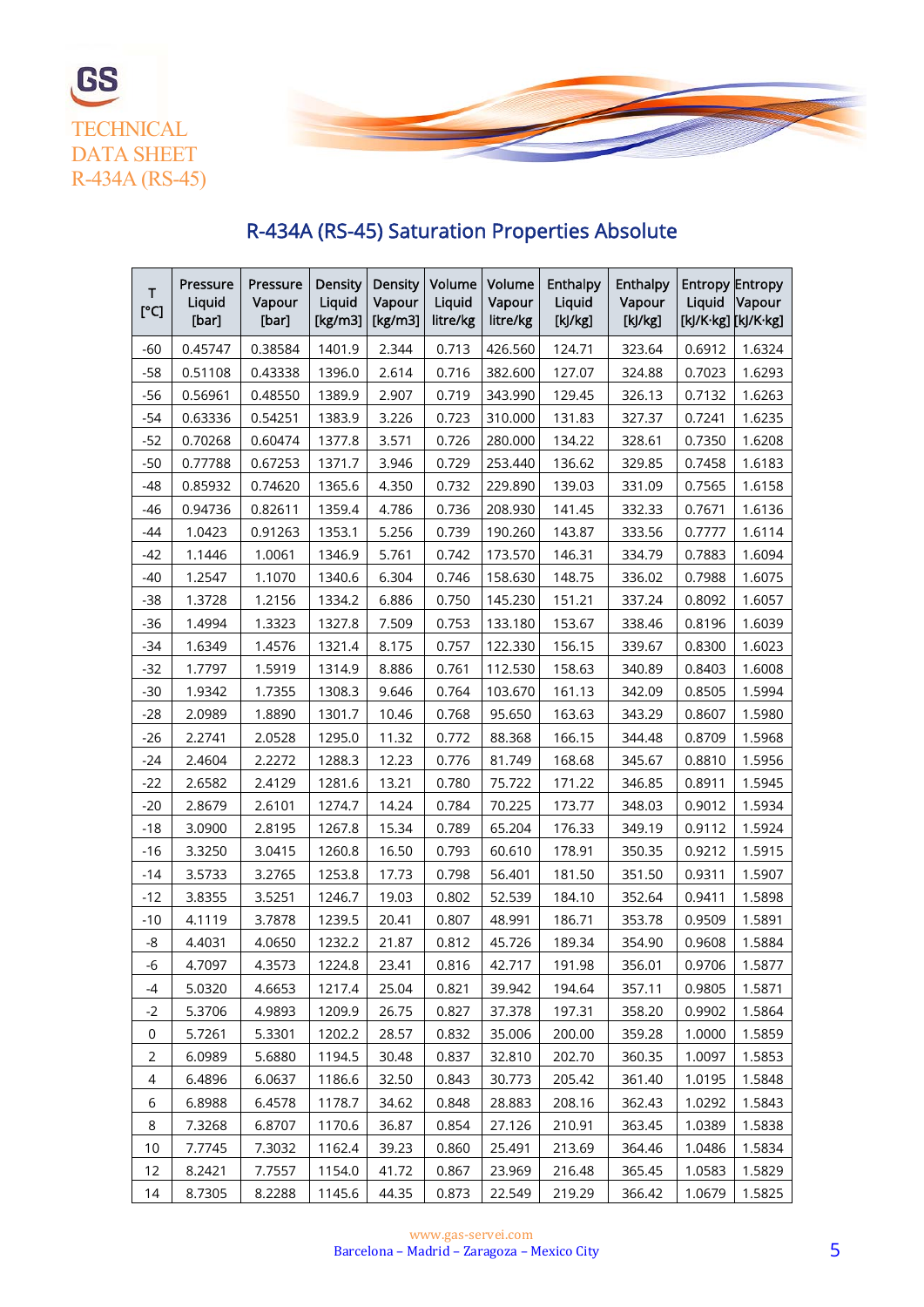



#### T [°C] Pressure **Liquid** [bar] Pressure Vapour [bar] Density **Liquid** [kg/m3] Density Vapour [kg/m3] Volume **Liquid** litre/kg Volume Vapour litre/kg Enthalpy **Liquid** [kJ/kg] Enthalpy Vapour [kJ/kg] Entropy Entropy Liquid Vapour [kJ/K·kg] [kJ/K·kg] 16 | 9.2400 | 8.7232 |1136.9 | 47.12 | 0.880 | 21.223 | 222.12 | 367.37 |1.0776 |1.5820 18 | 9.7714 | 9.2395 |1128.2 | 50.04 | 0.886 |19.984 | 224.97 | 368.30 |1.0873 |1.5815 20 10.325 9.7784 1119.2 53.12 0.893 18.826 227.85 369.20 1.0969 1.5811 22 10.902 10.340 1110.1 56.37 0.901 17.740 230.74 370.09 1.1066 1.5806 24 | 11.502 | 10.926 |1100.8 | 59.80 | 0.908 | 16.723 | 233.67 | 370.95 | 1.1163 | 1.5801 26 | 12.127 | 11.537 | 1091.3 | 63.42 | 0.916 | 15.768 | 236.61 | 371.78 | 1.1260 | 1.5796 28 | 12.776 | 12.172 |1081.6 | 67.25 | 0.925 |14.871 | 239.59 | 372.58 | 1.1357 | 1.5790 30 | 13.451 | 12.834 | 1071.7 | 71.29 | 0.933 | 14.027 | 242.59 | 373.36 | 1.1454 | 1.5784 32 | 14.153 | 13.522 |1061.5 | 75.57 | 0.942 | 13.233 | 245.62 | 374.10 | 1.1552 | 1.5777 34 | 14.881 | 14.237 | 1051.0 | 80.10 | 0.951 | 12.484 | 248.68 | 374.80 | 1.1650 | 1.5770 36 | 15.636 | 14.981 | 1040.3 | 84.91 | 0.961 | 11.778 | 251.78 | 375.46 | 1.1748 | 1.5763 38 16.420 15.754 1029.3 90.01 0.972 11.110 254.91 376.09 1.1846 1.5754 40 | 17.233 | 16.556 | 1017.9 | 95.43 | 0.982 | 10.479 | 258.07 | 376.66 | 1.1945 | 1.5745 42 | 18.076 | 17.389 |1006.2 |101.20 | 0.994 | 9.882 | 261.28 | 377.19 |1.2045 |1.5735 44 18.950 18.254 994.04 107.35 1.006 9.315 264.54 377.65 1.2145 1.5723 46 | 19.855 | 19.152 | 981.48 | 113.93 | 1.019 | .8.777 | 267.84 | 378.06 | 1.2246 | 1.5710 48 | 20.792 | 20.083 | 968.41 | 120.99 | 1.033 | 8.265 | 271.19 | 378.40 | 1.2347 | 1.5696 50 21.762 21.049 954.80 128.57 1.047 7.778 274.61 378.66 1.2450 1.5680 52 22.767 22.051 940.57 136.75 1.063 7.313 278.08 378.83 1.2554 1.5662 54 | 23.807 | 23.090 | 925.62 | 145.61 | 1.080 | 6.868 | 281.63 | 378.90 | 1.2660 | 1.5642 56 24.883 24.168 909.85 155.25 1.099 6.441 285.26 378.86 1.2767 1.5619 58 25.996 25.286 893.11 165.82 1.120 6.031 288.99 378.69 1.2876 1.5592 60 | 27.147 | 26.446 | 875.20 | 177.49 | 1.143 | 5.634 | 292.83 | 378.35 | 1.2988 | 1.5562 62 | 28.339 | 27.650 | 855.87 | 190.49 | 1.168 | 5.250 | 296.82 | 377.82 | 1.3103 | 1.5526 64 29.572 28.900 834.73 205.18 1.198 4.874 300.97 377.04 1.3222 1.5484 66 | 30.847 | 30.200 | 811.20 | 222.06 | 1.233 | 4.503 | 305.34 | 375.95 | 1.3347 | 1.5434

# R-434A (RS-45) Saturation Properties Absolute

68 32.166 31.553 784.35 241.98 1.275 4.133 310.03 374.43 1.3480 1.5372 70 | 33.531 | 32.965 | 752.43 | 266.45 | 1.329 | 3.753 | 315.19 | 372.28 | 1.3625 | 1.5293 72 34.942 34.447 711.49 298.84 1.405 3.346 321.19 369.04 1.3794 1.5184 74 | 36.673 | 36.023 | 671.96 | 350.31 | 1.488 | 2.855 | 327.16 | 363.27 | 1.3959 | 1.5003 76 | 38.156 | 39.432 |600.60 |686.52 | 1.665 | 1.457 | 336.23 | 328.36 | 1.4213 | 1.3982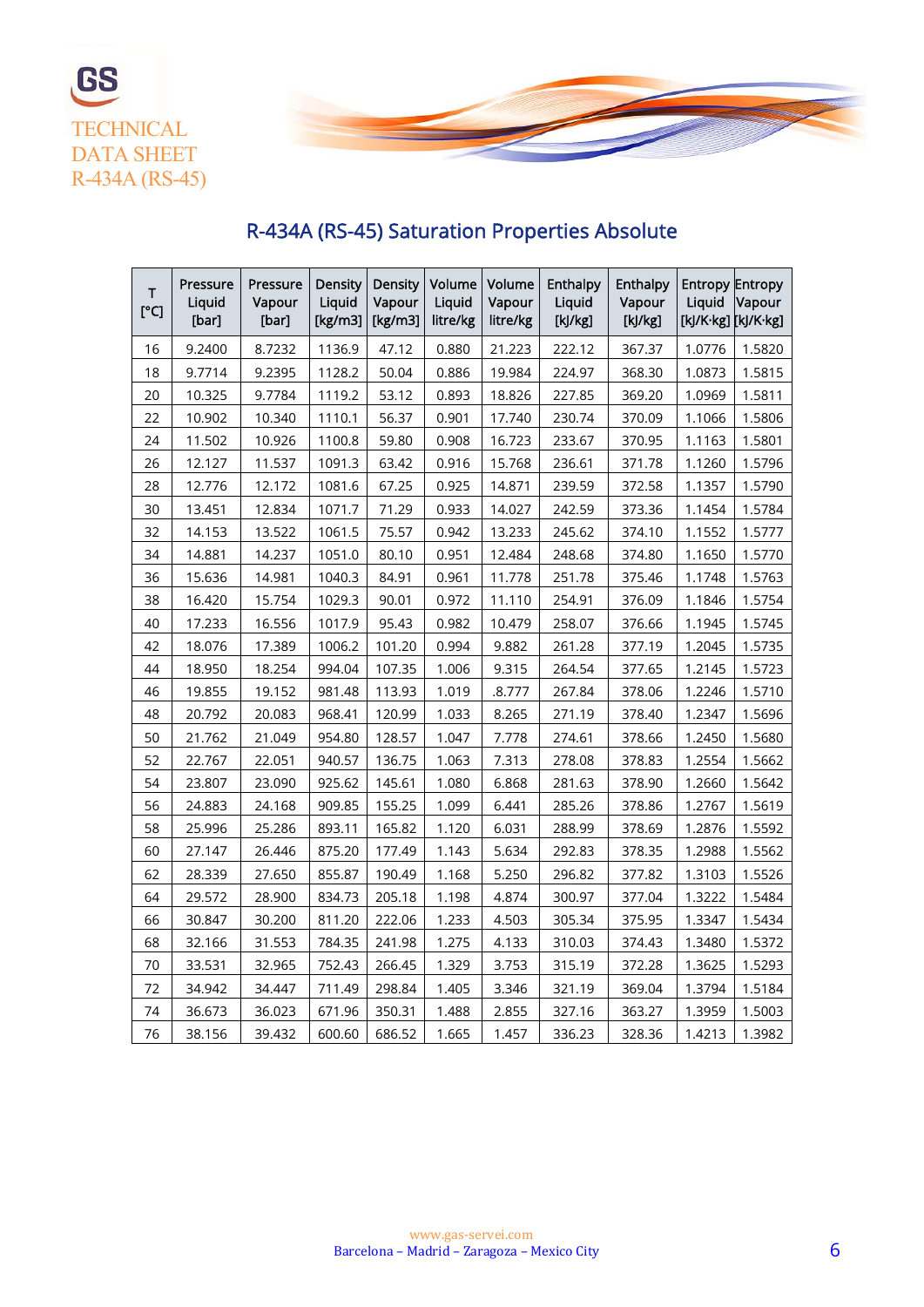

### Questions and answers regarding R-434a (RS-45)

#### 1 Q: What is R-434A (RS-45)?

 A: R-434A (RS-45) is a direct substitute (drop-in) of R-22 in most applications and also without effect on the ozone layer (ODP =  $0$ ).

#### 2 Q: What does R-434A (RS-45) contain?

A: R-434A (RS-45) is a mixture of HFC 134a, HFC 125, R-143a and iso butane (R-600a).

#### 3 Q: Has RS-45 an ASHRAE numbers and what is its classification?

 A: Yes it has. RS-45 has been assigned an ASHRAE number, R-434A is rated A1, which means low toxicity and non-flammability under all fractionation conditions.

4 Q: Is R-434A (RS-45) subject to a phase-out according to the regulations, such as CFCs and HCFCs? A: No, none of the components of R-434A (RS-45) is subject to a gradual elimination schedule under the Montreal Protocol or the European regulations.

#### 5 Q: Is R-434A (RS-45) non-flammable and non-toxic?

 A: R-434A (RS-45) is non-toxic and not flammable under all fractionation conditions ASTM 681-98. It belongs to the group L1.

#### 6 Q: Can R-434A (RS-45) be used with mineral and alkyl benzene lubricants?

 A: Yes, there is no need to change to synthetic polyester oil (POE), since it works satisfactorily with traditional lubricants.

 The return of the oil depends on certain design and operating conditions. In some systems with extensive and complex piping configurations, in flooded evaporators or in systems in which the accumulator of the suction line acts as a low pressure receiver, it is recommended the replacement of all or part (approximately 25%) of oil load of POE compressor. See guidelines for conversion.

#### 7 Q: What is R-434A (RS-45) main advantage?

 A: RS-45 is the only direct substitute for R-22 compatible with mineral oil, to high and low temperatures without loss of cooling capacity. Furthermore, R-434A (RS-45) has a low temperature glide 1.5 approx. (approx. 75% lower than R-427A and R-407C, approx. 70% lower than R-417A and approx. less than 65% R-422D) so the possibility of fractionation in the event of a leakage is minimum . Because of this, the possibility of ice formation on the evaporator is also reduced, the pressure increases in the condenser, limit the number of applications, etc. Even though the light increase of cooling capacity, the working pressures allow to operate in most cases with the cylinders and other existing elements in the installation without any need to change them.

 It is the best choice for facilities designed too precisely, in which a loss of cooling capacity would be a problem. It is also perfect for food industries whose facilities working with R-22, and cannot stop production during several days due to the replacement of R-22 by a refrigerant as R-404A, as a direct substitute without losing refrigerating capacity is the best option.

#### 8 Q: Can R-434A (RS-45) be used to recharge an installation containing R-22?

 A: The standard recommendation is to not to mix refrigerants. However, because RS-45 does not form an azeotropic mixture with R-22, the addition of RS-45 to R-22 in a system will not generate higher pressures. In strictly technical terms, tests have shown that RS-45 can be added to R-22 with no adverse effects.

#### 9 Q: What is the R-434A (RS-45) compression ratio?

 A: High compression ratios can lead to increased energy consumption and damage the compressor. RS- 45 has a compression ratio equal to R-22 commonly used in applications with R-22.

#### 10 Q: Is R-434A (RS-45) as efficient as R-22?

 A: The tests show that RS-45 has a higher coefficient of performance than R-22 and therefore is more energetically efficient.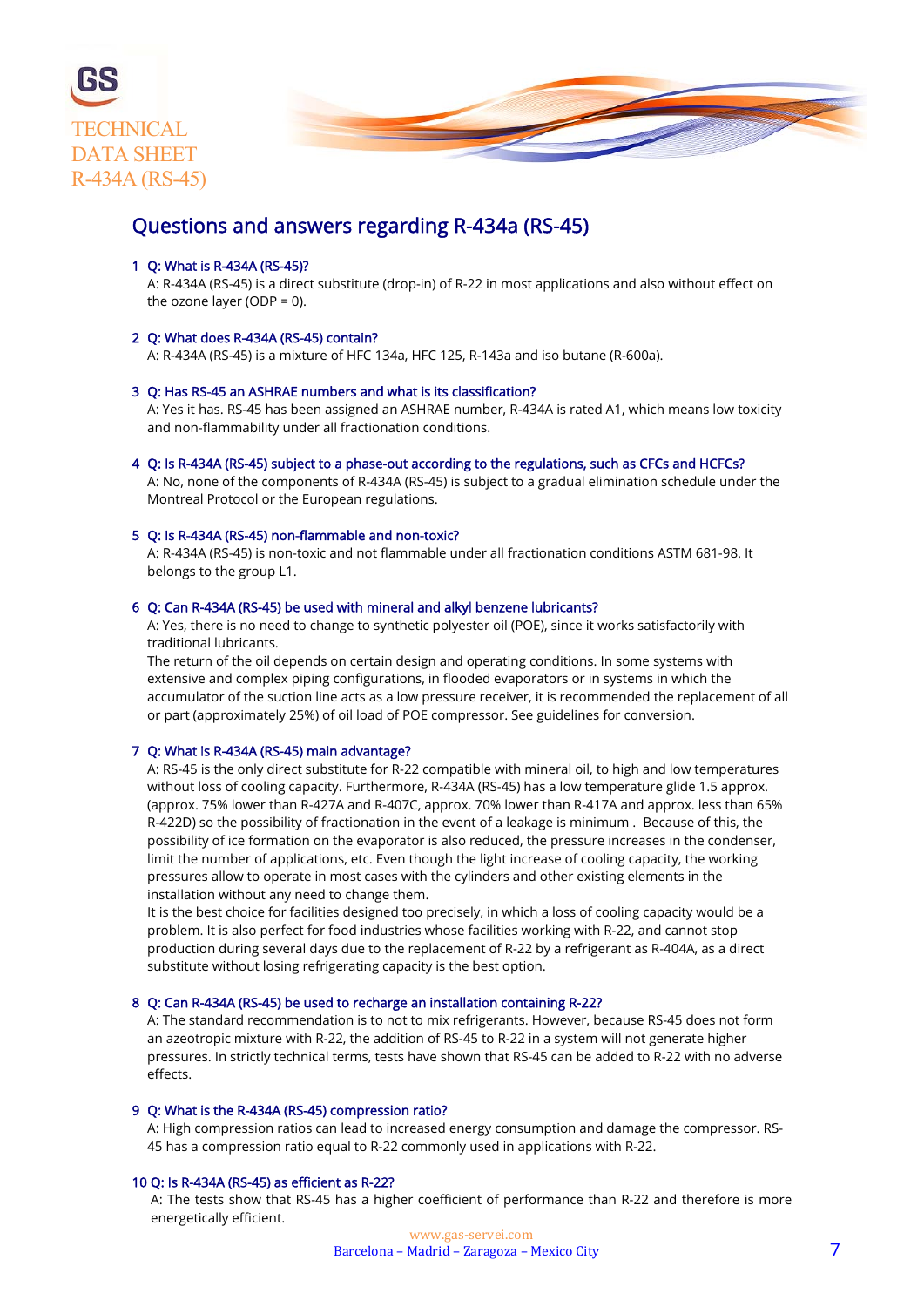



#### 11 Q: What tests have been carried out with R-434A (RS-45), and what are the results?

 A: RS-45 shows results comparable to R-22 in expansion valve systems. RS-45 is particularly effective at low temperatures. The results showed good oil return to the compressor.

#### 12 Q: What is the R-434A (RS-45) Glide?

A: 1.5 °C. approx.

#### 13 Q: Should R-434A (RS-45) be charged in liquid or gas form?

 A: Because RS-45 is a near-azeotropic mixture, the recommendation is to load the system in liquid phase. However, if the entire contents of the bottle must be introduced, it can be charged in gas phase.

#### 14 Q: Has containers of R-434A (RS-45) dip tube?

 A: It depends on the type of container. All blue containers of Servei Gas S.A. have it. Should they not have it, it is recommended to reverse the container.

#### 15 Q: Is R-434A (RS-45) included in the SNAP (U.S. alternatives)?

A: Yes, it is.

#### 16 Q: How are R-434A (RS-45) pressures compared to R-22?

A: The RS-45 pressure discharge is slightly higher than R-22 and similar to R-407C.

#### 17 Q: What is the R-434A (RS-45) capacity compared to R-22?

A: There is no loss of RS-45 cooling capacity respect to R-22 in high and low temperatures.

#### 18 Q: How is the R-434A (RS-45) operating temperature compared to R-22?

A: The R-434A (RS-45) temperature discharge is considerably lower than R-22.

#### 19 Q: What are the R-434A (RS-45) flammability characteristics?

 A: R-434A (RS-45) is not flammable at room temperature and atmospheric pressure, and has the same classification as R-410A, R-134a, R-404A, R-409A (FX56), R-507, etc.

#### 20 Q: What are the decomposition products resulting from the R-434A (RS-45) combustion?

 A: The decomposition products resulting from R-434A (RS-45) exposed to a source of high temperature are similar to those formed by R-22 when they are exposed to fire. The decomposition products in each case are irritating and toxic, and breathing apparatus should be used if such a possibility happens.

#### 21 Q: Must R-434A (RS-45) be taken into account any special precautions?

 A: No special precautions should be taken with RS-45. As with all refrigerants, common sense and good practices are always recommended. The use of hygroscopic synthetic lubricants (POE) can be avoided with the use of RS-45, so there is no need to take special care with humidity; however, this has to be always controlled.

#### 22 Q: Is R-434A (RS-45) compatible with refrigeration and air conditioning systems designed for R-22?

 A: Yes, R-434A (RS-45) is compatible with all materials commonly used in systems designed and loaded with R-22. As in R-22, magnesium and zinc alloys should be avoided.

#### 23 Q: Can R-434A (RS-45) be recovered and recycled?

 A: Yes, R-434A (RS-45) can be recovered and reused after a cleaning process, and later delivered to an authorised waste manager for further regeneration.

#### 24 Q: Which is the technical guide to change R-22 to R-434A (RS-45)?

 A: The procedure for the conversion of R-22 to RS-45 is simple: after having recovered R-22 and evacuating the system, use the same type of lubricant, replace the filter drier and introduce about the same amount of RS-45 as the original R-22 charge. See guidelines for more information about conversion.